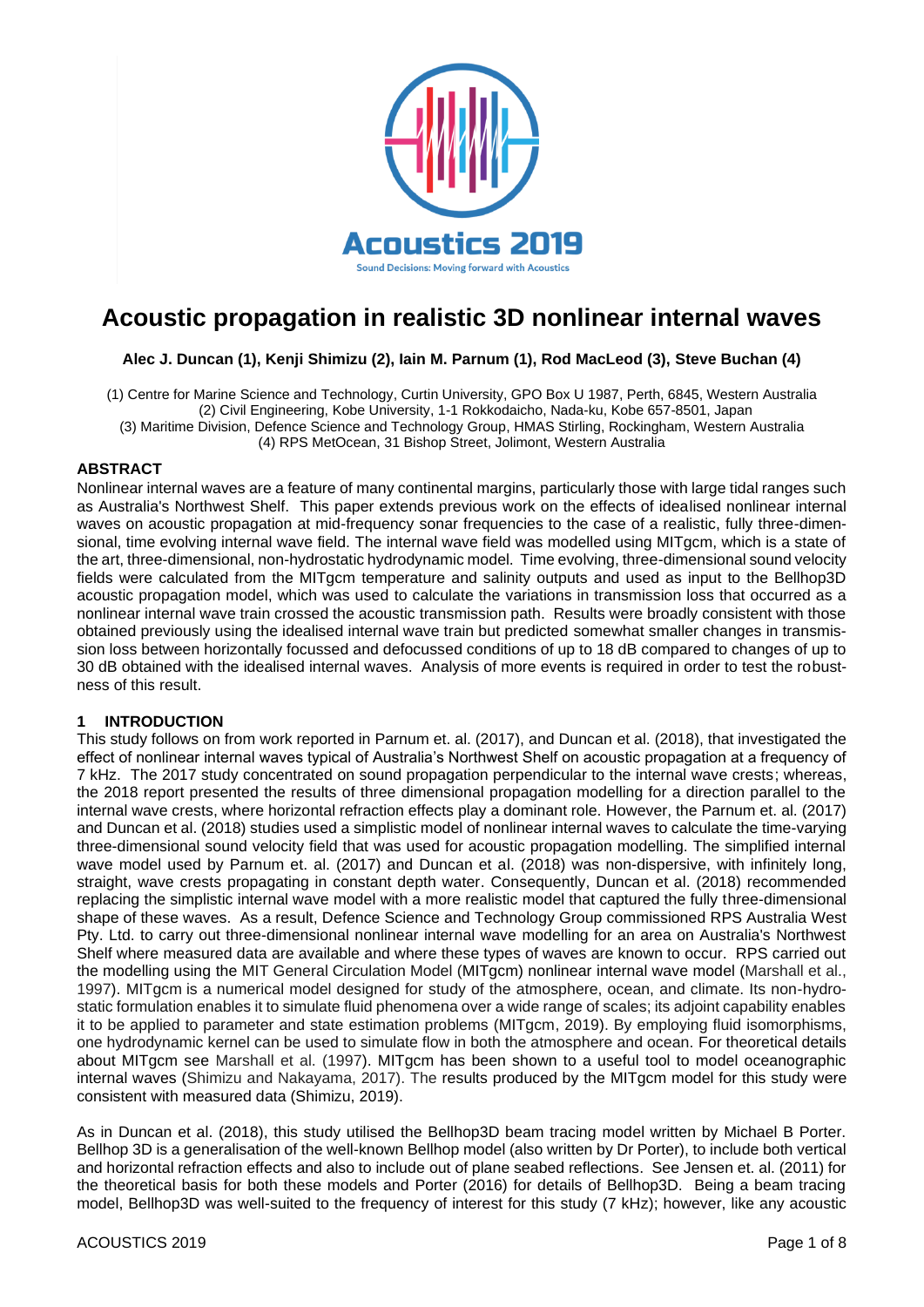

propagation model it is important that its input parameters are carefully chosen in order to obtain accurate results. Parameter selection was investigated in detail in Duncan et al. (2018), and the results of that study were used to inform the choice of parameters for this project.

## **2 METHODS**

## **2.1 Oceanograhic modelling**

This study is based on an 18 km x 18 km area off north western Australia (Figure 1). The primary source of bathymetry was the 2009 version of Geosciences Australia bathymetry (Whiteway, 2009). This bathymetry was manually adjusted in the 70 to 300-m depth range to match model bathymetry to the measured water depths at the ARC and IMOS moorings. An additional data set was necessary for the revised model domain because Geosciences Australia bathymetry does not cover north of 8°S. In the revised grid, Geosciences Australia bathymetry was smoothly merged with the global SRTM15+ bathymetry (Becker et al., 2009) over the Indian Ocean. A subset of the MITgcm output grid was used from a 2-hour interval during which it was traversed by a packet of nonlinear internal waves. Two sets of data were analysed, one sampled every 20 s for the full 2-hour interval, and one sampled every 4 s for a 10 minute period in the middle of the 2-hour interval.

## **2.2 Sound field data**

The MITgcm model outputs data in NETcdf format files, with each file providing data for all required time slices for a sub-grid known as a tile. For this study, 70 tiles were required to cover the 18 km x 18 km study area. Three output files for each tile were used: one providing static grid coordinate data, one providing dynamic potential temperature data, and the third providing dynamic salinity data. The MITgcm model output was on a rotated spherical grid, with the chosen parameters corresponding to spacings of 27.79 m and 55.59 m in X and Y respectively. The vertical grid spacing was 5 m for depths from 2.5 m to 97.5 m after which it increased towards a maximum spacing of 11.4 m just above the deepest grid point (138.4 m). Note that, as a result of the rotation of the grid, the X and Y axes are not in the cardinal directions (see [Figure 1\)](#page-2-0).

To create sound field data compatible with the Bellhop3D model, the data outputted from the MITgcm model required the following steps: 1) the tiled data were reassembled into a single spatial grid; 2) the temperature data was converted from potential temperature to absolute temperature; and 3) the sound speed was calculcated from the temperature, salinity and depth/pressue data. The sound speed data were then saved as a series of MATLAB data files, with each file providing the three dimensional sound speed field over the entire grid for one time. The Matlab functions used to make the temperature and sound speed calculations were from the CSIRO "Seawater" library (Morgan, 1993) which is based on Fofonoff et. al. (1983).

#### **2.3 Acoustic propagation modelling**

The parameters that were used for the Bellhop3D modelling are listed in [Table 1.](#page-2-1) These parameters were based on the results of sensitivity tests described in Duncan and Parnum (2018), and were the same as those used in that study except where the different geometry dictates otherwise. The 2018 work assumed a flat seabed, however the MITgcm output included the bathymetry grid used when calculating the internal wave field, so this was exported in the format required by Bellhop3D and included in the acoustic modelling.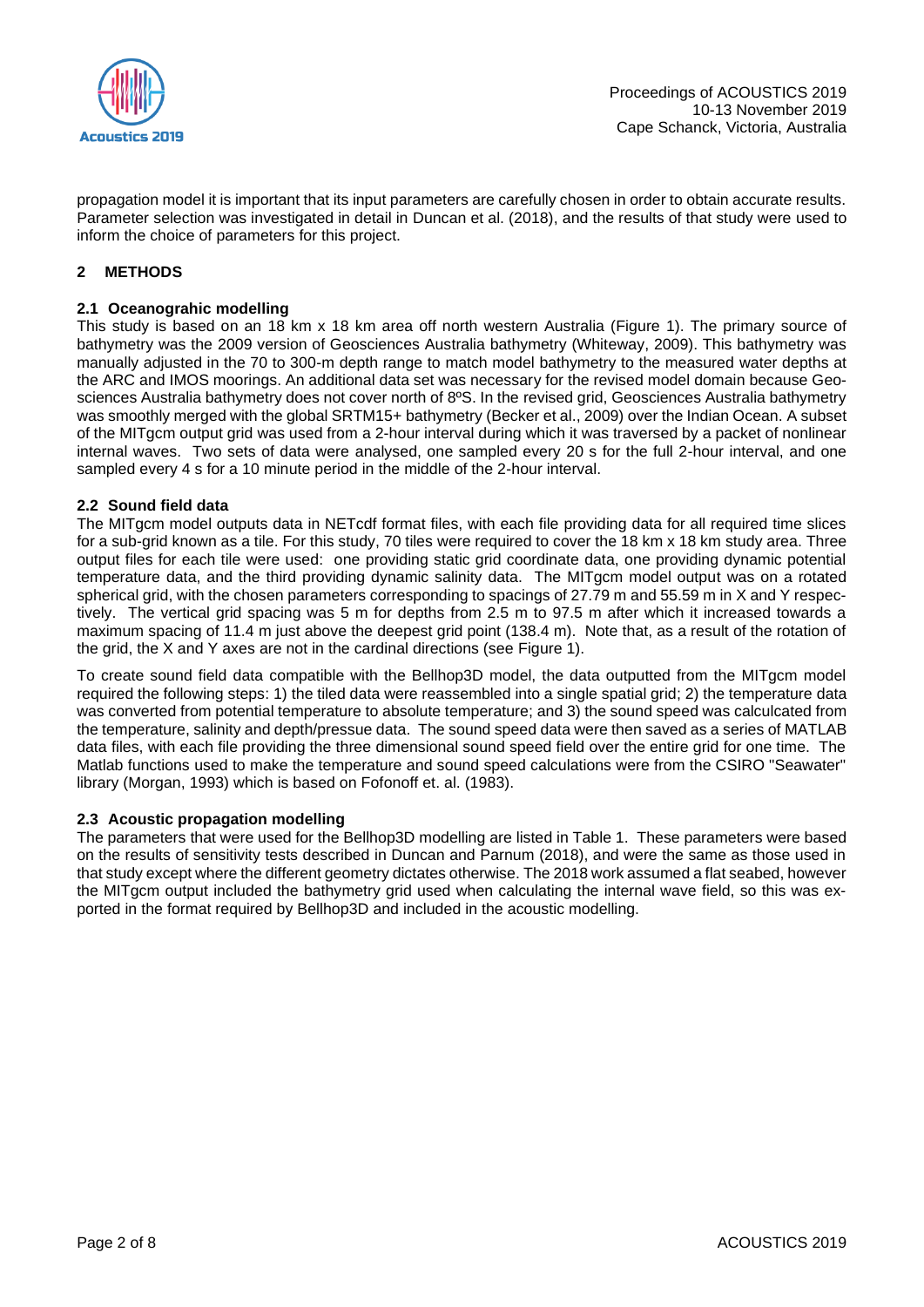



<span id="page-2-0"></span>Figure 1: Map showing the boundary of the 18 km x 18 km grid (magenta square) off north western Australia and the directions of the X and Y axes.

<span id="page-2-1"></span>

| <b>Parameter</b>                              | Value                                               |  |
|-----------------------------------------------|-----------------------------------------------------|--|
| Frequency                                     | 7 kHz                                               |  |
| Source position (Z positive down)             | $X = 13500$ m, $Y = 3600$ m, $Z = 10$ m             |  |
| Water depth range                             | 107.2 m to 139.5 m                                  |  |
| Maximum receiver range                        | 15 km                                               |  |
| Beam type                                     | B (Gaussian beams)                                  |  |
| Run type for transmission loss calculations   | I (Incoherent transmission loss)                    |  |
| Run mode                                      | Full 3D                                             |  |
| Calculation box size (X, Y, Z)                | $(16000 \text{ m}, 14000 \text{ m}, 160 \text{ m})$ |  |
| Seabed compressional sound speed (m/s)        | 1770                                                |  |
| Seabed density                                | 1894 kg.m $^{-3}$                                   |  |
| Seabed compressional wave attenuation         | 0.8 dB/wavelength                                   |  |
| Receiver bearings from source                 | 116° (direction of positive X axis)                 |  |
| 35 m, 95 m, 95 m<br>Receiver depths           |                                                     |  |
| Receiver ranges                               | 1000:1000:15000                                     |  |
| Elevation beam fan for transmission loss cal- | $-40^{\circ}$ :0.2°:40°                             |  |
| culations                                     |                                                     |  |
| Bearing beam fan relative to receiver azimuth | $-5^\circ:0.05^\circ:5^\circ$                       |  |
| for transmission loss calculations            |                                                     |  |

|  |  | Table 1: Parameters used in the Bellhop3D modelling. |
|--|--|------------------------------------------------------|
|  |  |                                                      |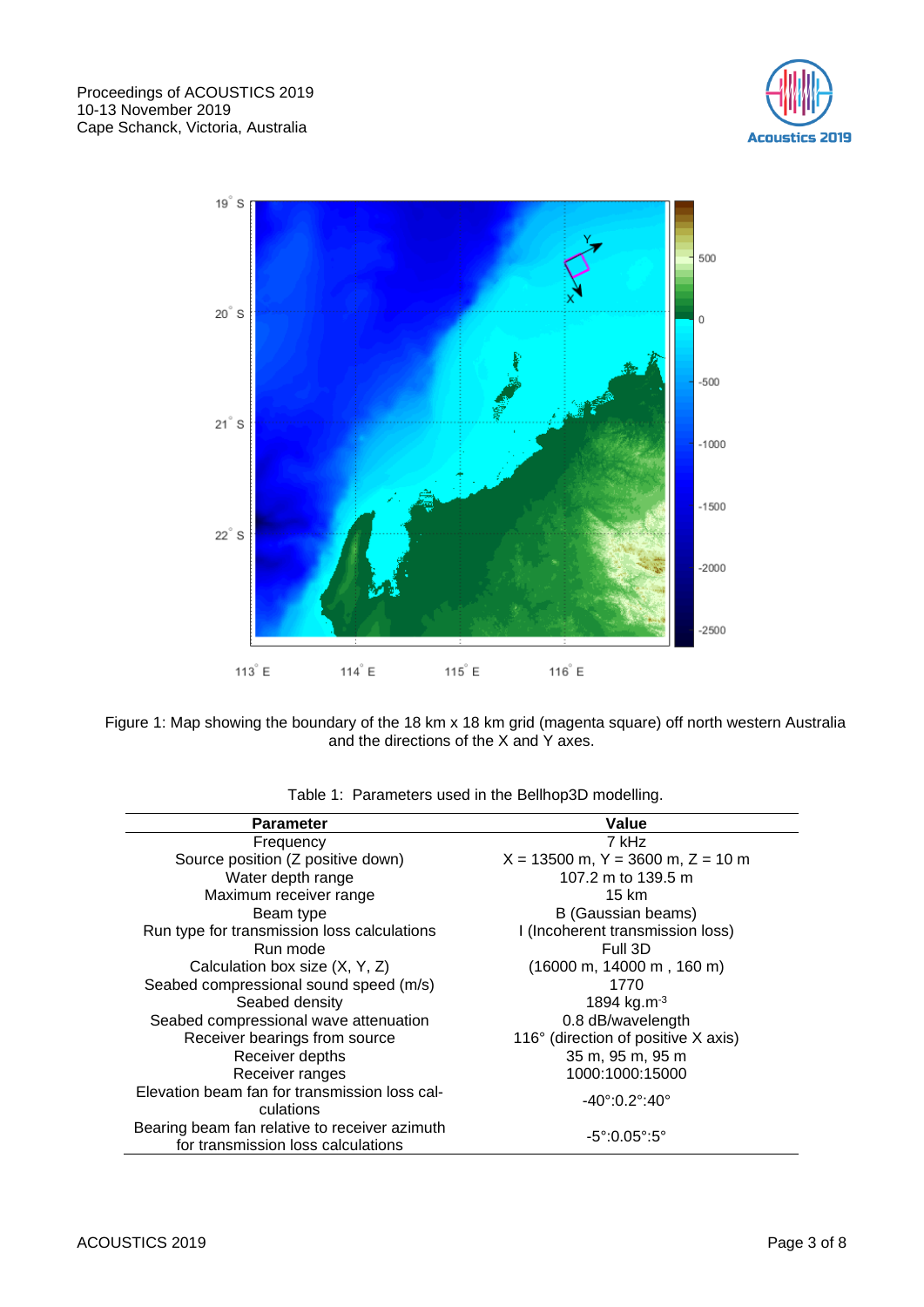

## **3 RESULTS**

Figure 2 shows the modelled transmission loss (TL) vs time for receiver ranges of 5 km, 10 km and 15 km, and at depths of 35 m (Figure 2 - top) and 95 m (Figure 2 - bottom). These plots may be placed in context by referring to Figure 3 which shows sound speed fields and ray traces for two times of particular interest indicated as vertical dashed lines on the transmission loss time series plots in Figure 2. Prior to the arrival of the internal wave train, the sound speed field is quite uniform in the horizontal plane in the vicinity of the acoustic propagation path, and the rays are essentially straight (not shown). The fluctuations in the TL increase slightly from about 3000 s, but only significantly at a range of 15 km (Figure 2). The sound speed maximum corresponding to the first wave in the nonlinear internal wave-train occurs at the receivers at 3600 s. The crest (maximum sound velocity ) of the first wave in the internal wave-train lies along the propagation path and refracts sound away from the 10 km and 15 km receivers (Figure 3 (a) and (b)), resulting in an increase in TL (Figure 2). This is the "defocused" condition. The situation is reversed about ten minutes later at 4160 s, at which time a sound speed minimum lies along the transmission path, forming a horizontal duct that focuses the sound and sharply reduces the TL at the 10 km and 15 km receivers (Figure 3 (c) and (d)).

The effects of the internal waves on TL increase with range along the acoustic propagation path, but in this scenario the receiver depth had little effect (Figure 2). At a range of 5 km, the TL fluctuations are only a few dB (Figure 2). This is partly because of the short range, and partly because the sound speed changes due to the internal waves are relatively small over the first third of the transmission path. However, at 10km the effects of the internal waves on TL are much larger, resulting in periods of about 10 minutes during which the transmission loss is increased by about 3 dB compared to its average value prior to the arrival of the wave train, separated by much shorter periods during which the transmission loss is up to 10 dB lower than its quiescent value (Figure 2). When the receiver is at 15 km, the periods of increased and decreased transmission loss are more equal, both being a little less than 10 minutes, and result in fluctuations in TL from about 8 dB below to 10 dB above the quiescent value (Figure 2). At both 10 km and 15 km range the fluctuations in the transmission loss reduce in amplitude as the later (Figure 2), lower amplitude waves in the internal wave train cross the transmission path.

The results shown in Figure 2 and Figure 3 used sound field data sampled every 20 s. Comparison between the transmission loss for the 4 s and 20 s sample interval data found that at 5 km range the relatively slow variations in TL appeared to be adequately tracked by the 20 s sample interval data. The situation was similar for much of the time at 10 km range (Figure 4 - top), although it is notable that the peak at 4140 s appears to be undersampled by the 20 s data. Consquenetly, the height of the peak TL at 10 km was being underestimated by as much as 3 dB at the 95 m deep receiver. At a range of 15 km, there were seemingly random TL fluctuations of as much as 1 dB between consecutive 4 s interval samples, particularly during periods when the TL is changing rapidly, however, the 20 s sample interval seems adequate to capture the main features of the TL variations (Figure 4 - bottom).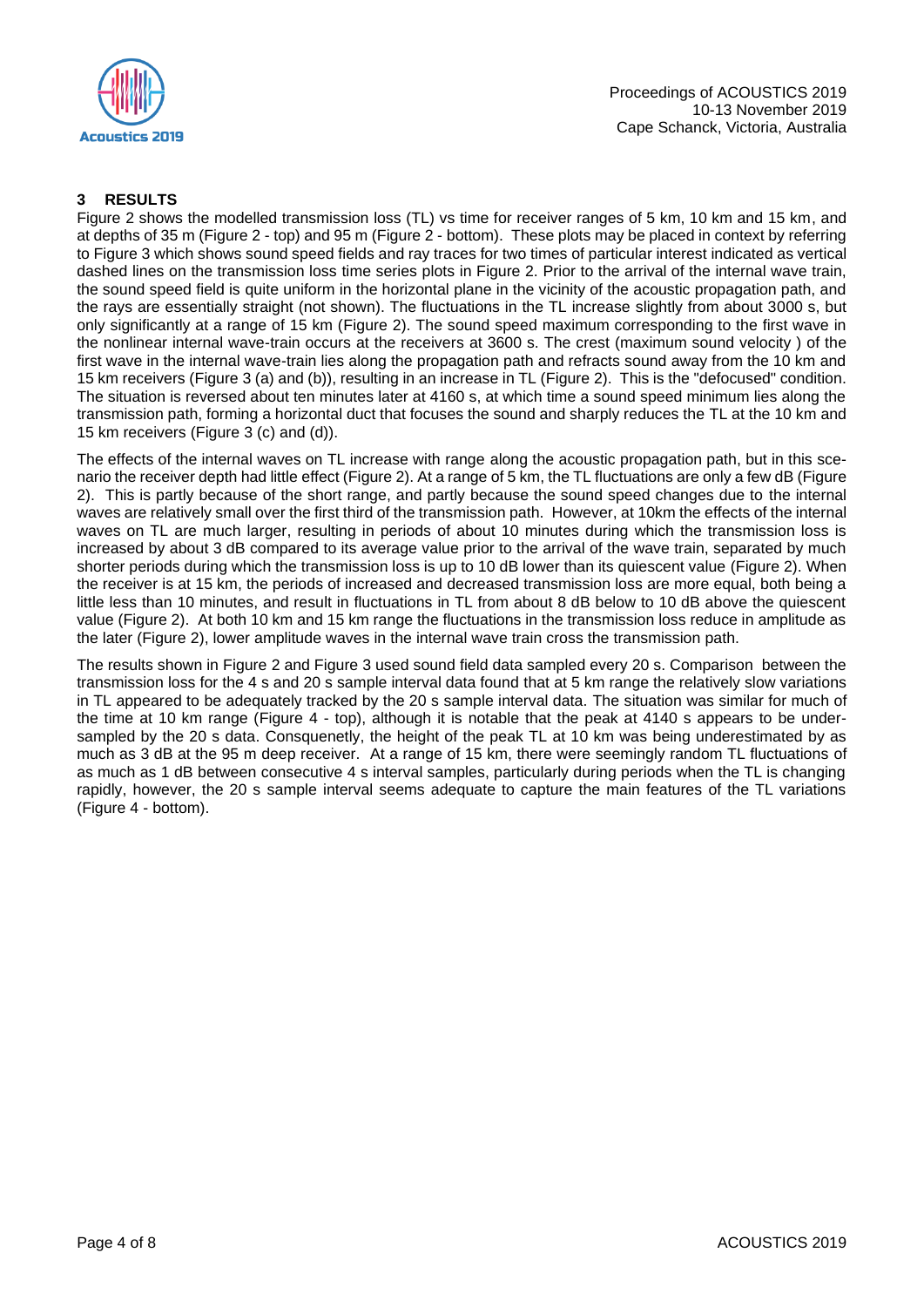



Figure 2: Modelled transmission loss vs. time to a receiver at ranges of 5, 10 and 15 km and depths of: 35 m (top) and 95 m (bottom). Vertical dash-dot lines at 3600 and 4160 s correspond to the ray trace and sound speed plots shown in Figure 3.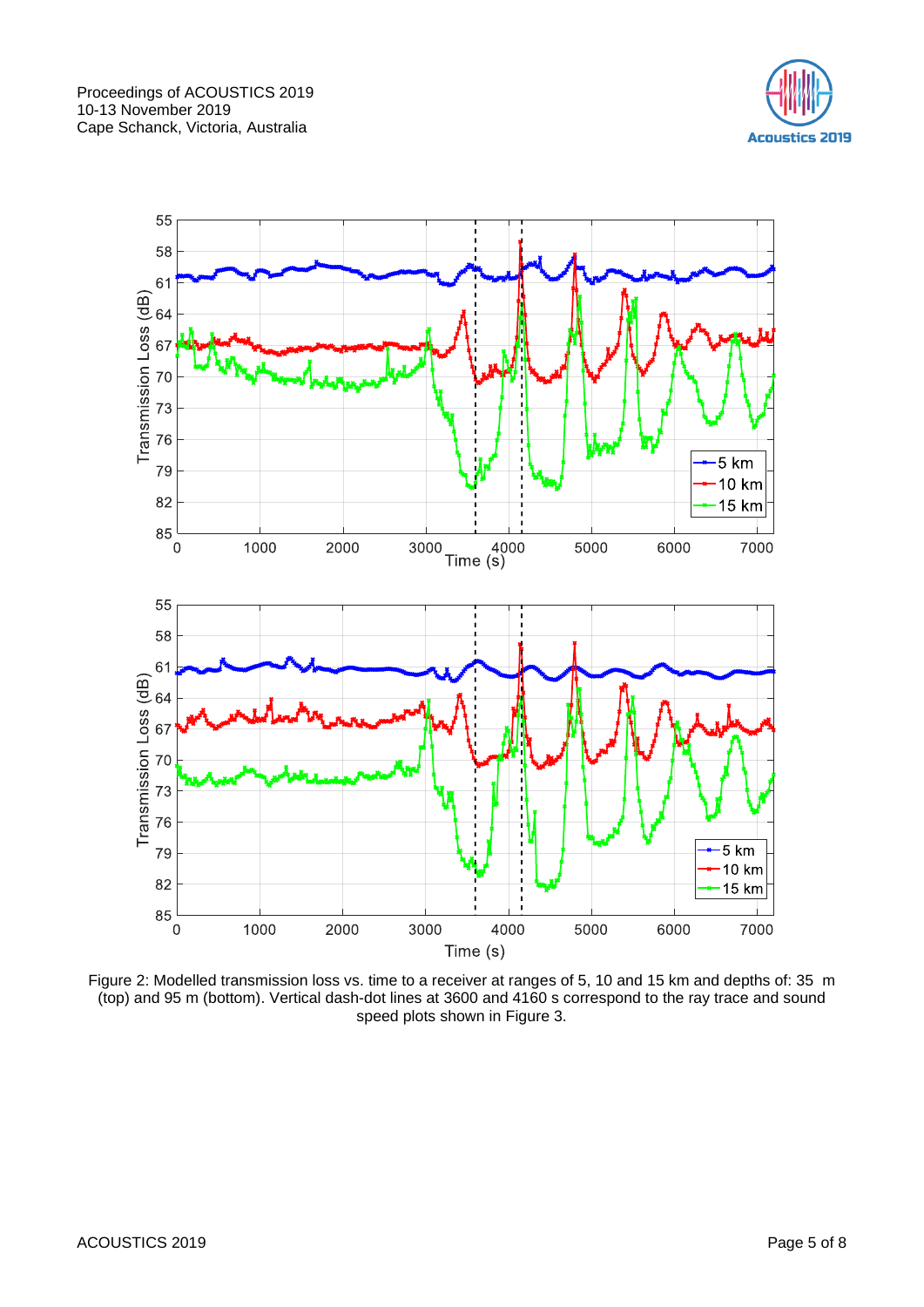

#### Proceedings of ACOUSTICS 2019 10-13 November 2019 Cape Schanck, Victoria, Australia



Figure 3: Horizontal slice through the sound speed field at a depth of 60 m (left column) and ray traces (right column). Asterisks and circles show the source and receiver positions respectively. For times of: 3600 s (a) and (b); and 4160 s (c) and (d).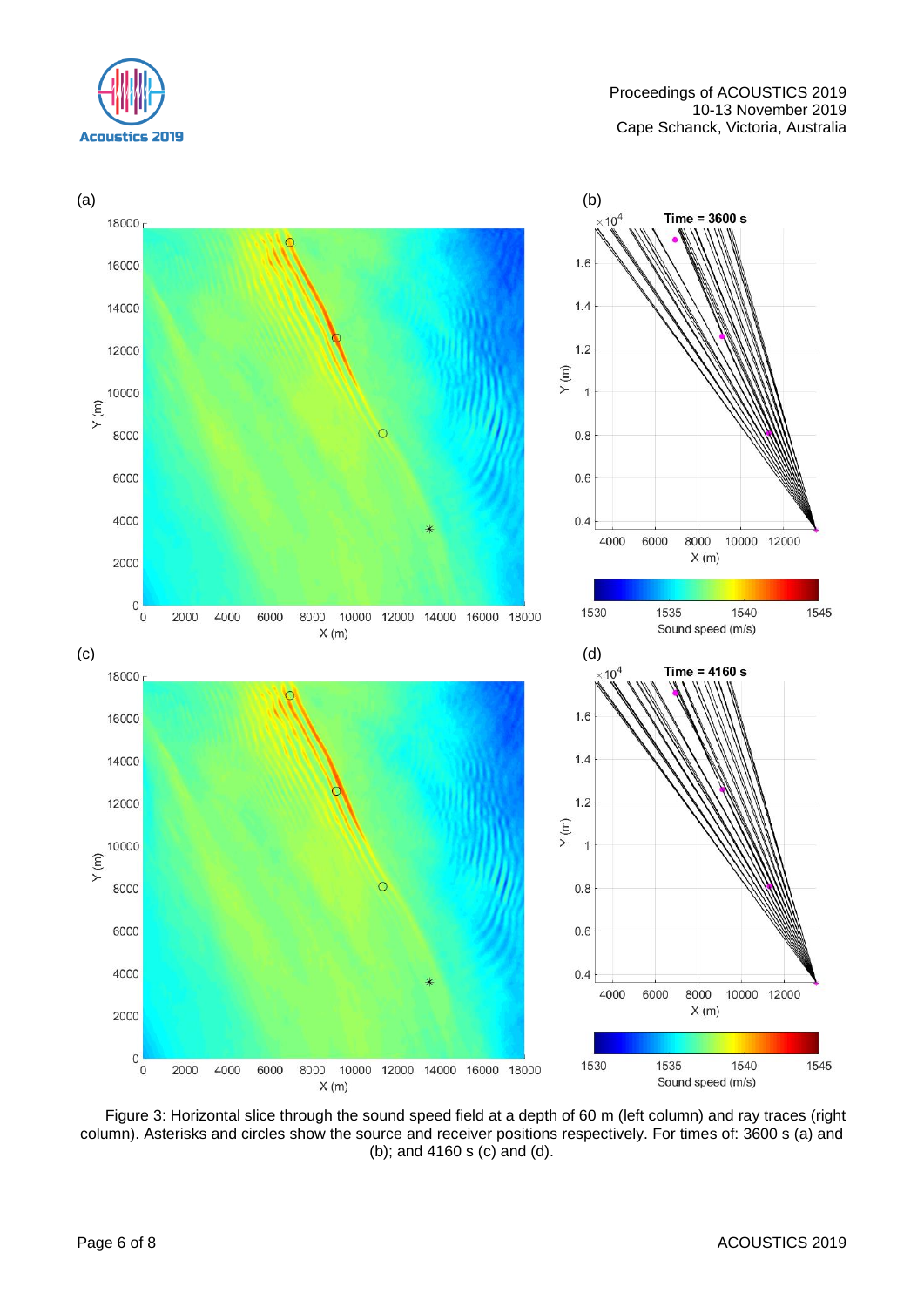



Figure 4: Comparison between modelled transmisison loss vs time curves obtained using sound velocity fields sampled at 4 s and 20 s intervals for a range of 10 km (top) and 15 km (bottom).